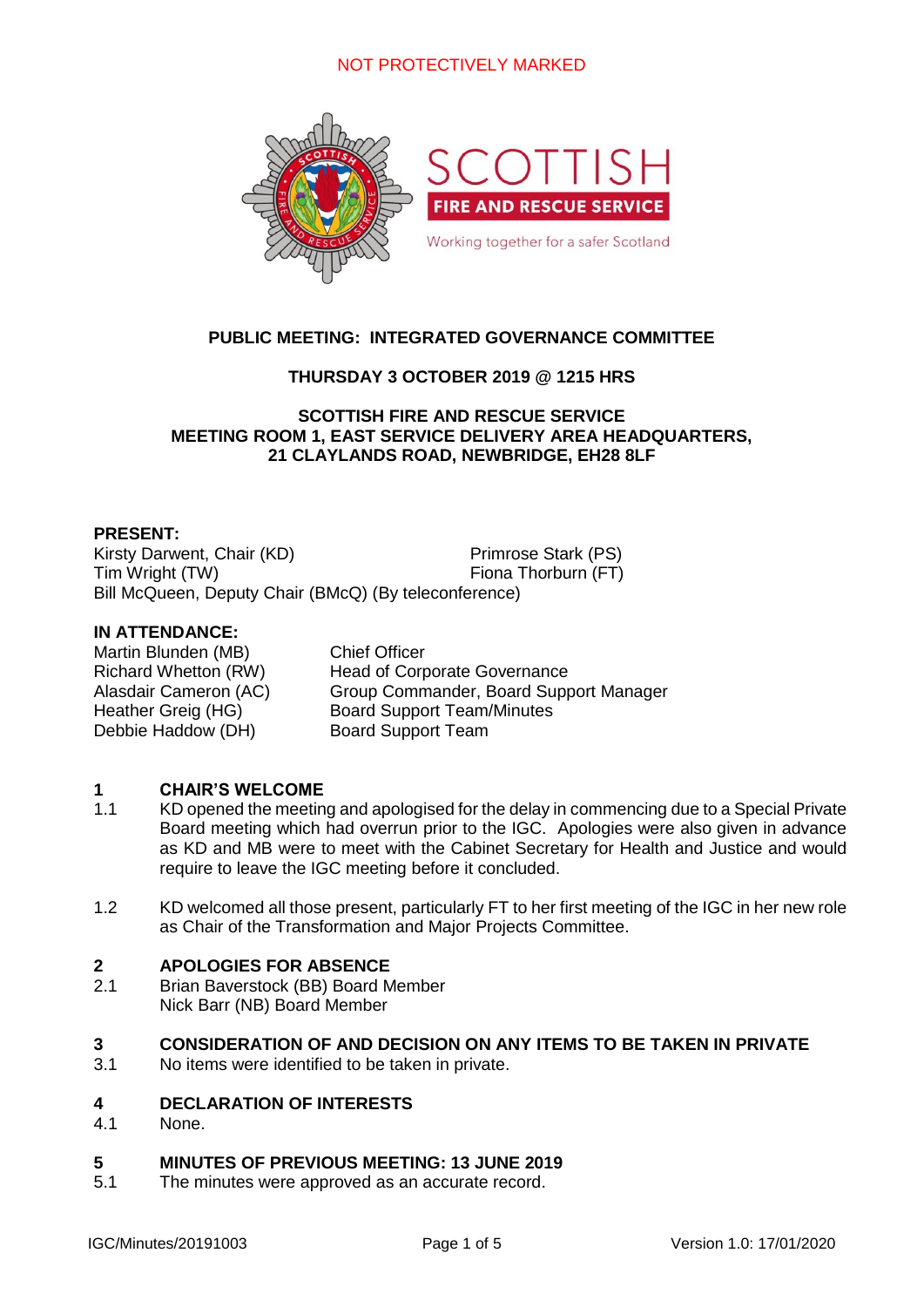### **6 ACTION LOG**

- 6.1 The Committee considered the action log and agreed the closure of the completed actions.
- 6.2 **Item 7.4 Risk Register (27/02/19)** – DCO McGown had reviewed the Risk Register and this would be reported to the Audit and Risk Assurance Committee (ARAC) in October and Transformation and Major Projects Committee (TMPC) in November. The Committee were content with the progress made and to close off this action.

### 6.3 **The Committee noted the updated action log.**

### **7 AREAS OF OVERLAP**

- 7.1 KD noted that areas of overlap had been stated within the agenda in advance of the meeting.
- 7.2 TW highlighted that the last Service Delivery Committee (SDC) discussed the service delivery related objectives within the extended Annual Operating Plan (AOP) and raised the question of how strategic performance was scrutinised and how other Committee's referred to the AOP. As this matter was on the agenda, further discussion would take place under item 11.
- 7.3 TW also highlighted an area of overlap around the Command and Control Mobilising System (CCMS) however this would be further discussed under item 12 of the agenda.

### **8 CHAIRS ISSUES AND COMMON THEMES**

- 8.1 PS stated that this would be captured under item 13, however, the Staff Governance
- 8.1.1 Committee (SGC) looked at competency levels and performance in terms of training. The TED review which was undertaken had subsequently produced a number of recommendations and the SGC had requested to have sight of key themes, deliverables and outcomes from the review to determine how these would be monitored going forward and any areas of scrutiny from other Committees. The wider training aspects would be monitored under the people element of the SGC and PS would highlight any areas of overlap as appropriate.
- 8.1.2 TW requested regular updates on this matter at Board strategy days to ensure all Board Members were kept informed of progress. PS confirmed an update would be given at a Board strategy day following the report being discussed at SGC.
- 8.1.3 It was noted that should any element of the TED review become formal projects then the governance route would then be through TMPC. PS added that internal scrutiny through a formal Executive Board was also ongoing and therefore SGC was undertaking an additional scrutiny role.

### 8.1.4 **The Committee agreed that the SGC would be the lead Committee with other Committees undertaking scrutiny as required and through agreement at IGC in order to ensure appropriate Governance was in place.**

- 8.2 ICT
- 8.2.1 PS stated that issues with Kronos and how it feeds into iTrent, and legacy systems not being compatible, had been highlighted through the SGC and other Committees.
- 8.2.2 BMcQ highlighted how vital and essential ICT systems were for important projects, however he noted that no specific Committee looked at corporate services such as finance, procurement, estates etc.
- 8.2.3 It was noted that the Digital Steering Group feeds into the Corporate Assurance Board on the Executive side and that ARAC was where Governance and oversight would happen for the areas referred to in 8.2.2. Should further scrutiny on certain issues be required then the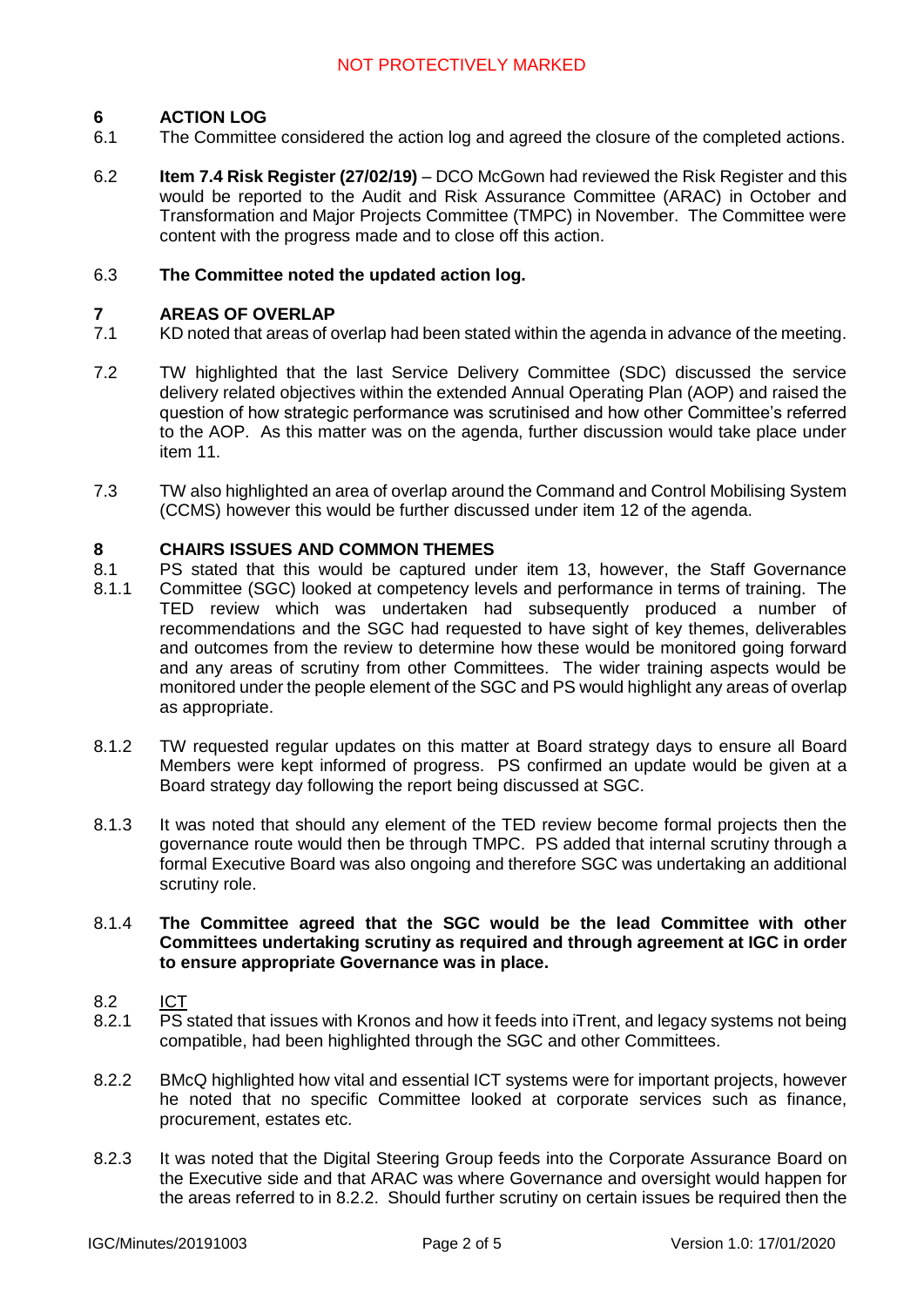most appropriate route would be determined at that time. KD proposed that this area be looked at as part of the annual governance review.

# **ACTION: BST**

- 8.2.4 MB advised of discussions with KD in relation to ICT issues and confirmed that a short tender process would be undertaken to appoint an external consultant who would look at the ICT infrastructure. Once MB had gained a full understanding of the challenges relating to ICT and the issues identified he would report to the Board with recommendations.
- 8.2.5 KD stated this item would be kept under review and included on the agenda for the next meeting.
- 8.2.6 **The Committee noted the challenges around ICT, agreed that an additional Committee was not required and welcomed a future report with recommendations from MB.**

### **9 INSPECTIONS/AUDITS**

- 9.1 HMFSI – [Thematic Inspection of SFRS's Management of its Fleet and Equipment Function](https://www2.gov.scot/Resource/0054/00547393.pdf)
- 9.1.1 TW stated that although HMFSI inspection reports were reported through the SDC, many had wider implications requiring scrutiny through different Committee's. He highlighted concerns and sought clarification around the governance route for these to ensure the necessary process was in place.
- 9.1.2 RW assured the Committee that the governance process was in place, however, advised that a review was currently being undertaken assessing the level of internal scrutiny on the recommendations to ensure improvement was taking place. AC provided an overview of the current process in place.
- 9.1.3 An annual report is submitted by Her Majesty's Chief Inspector to ARAC providing detail of the HMFSI inspection reports that have taken place throughout the year and progress made on these. To ensure visibility of this it was proposed that BB highlight to IGC when the annual close off report is provided to ARAC to afford an awareness and assurance to Committee Chairs. Details of the number of HMFSI reports and recommendations should be included within that update as well as how many had been completed and what was still outstanding.
- 9.1.4 **The Committee was content with the process in place and the additional action to be taken by the Chair of ARAC to provide the detail and assurance around HMFSI recommendations.**
- **10 COMPLIANCE AND GOOD CORPORATE GOVERNANCE AND PRACTICES (PRINCIPLES 1&2)**
- 10.1 AC provided an update in relation to the performance reporting against the principles set out in the SFRS Code of Corporate Governance as detailed within the report.
- 10.2 With the introduction of the new strategic plan a full review of the Code is planned to be undertaken in 2020.
- 10.3 The improvements made since the last report were highlighted. One Reasonable assurance had been increased to Substantial.
- 10.4 KD stated that the organisation continued to develop and work would continue to improve and refine good corporate governance practices. Thanks were recorded for the ongoing work in this area.
- 10.5 **The Committee noted the content of the report and progress made against the Improvement Actions.**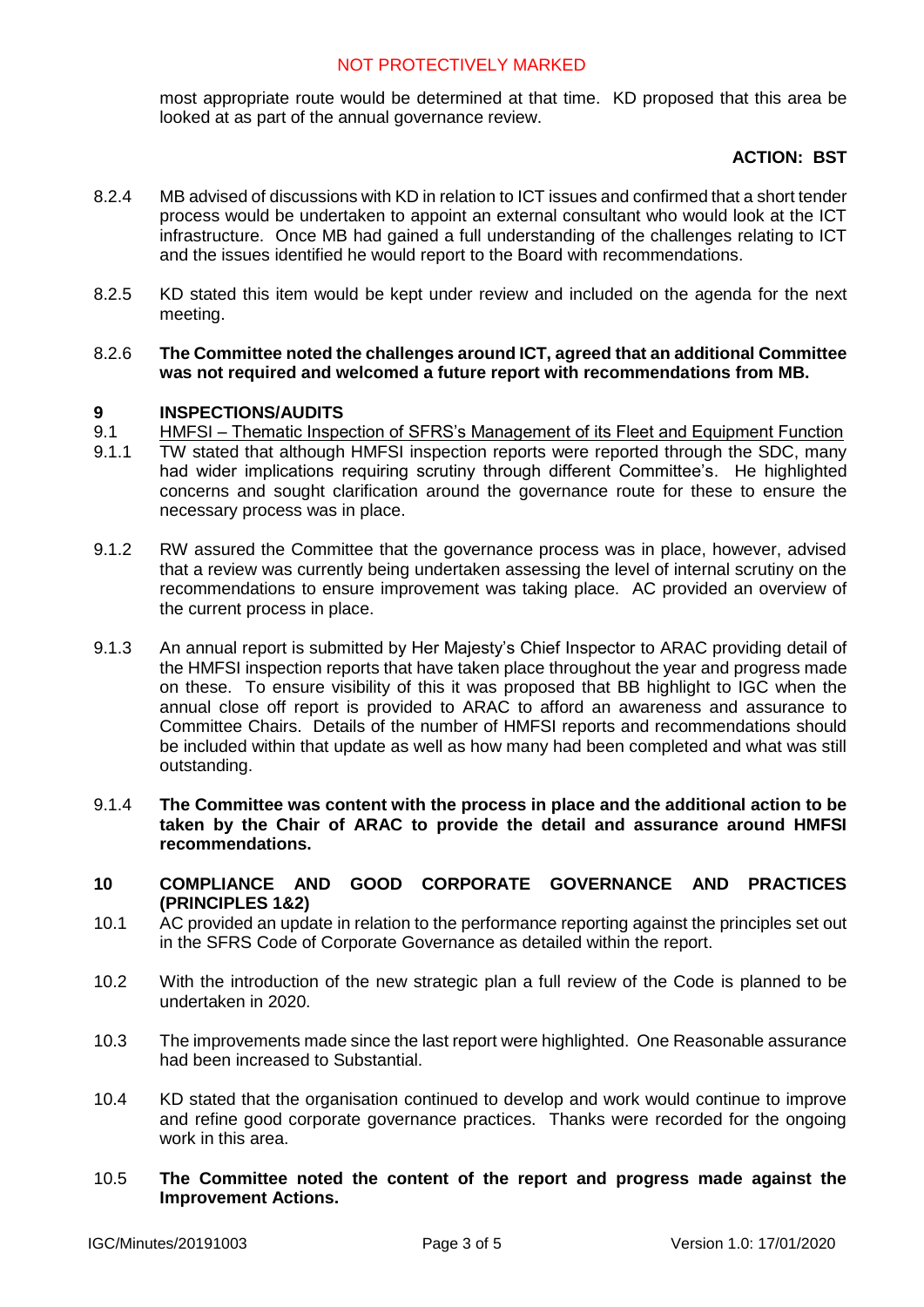### **11 ANNUAL OPERATING PLAN LEAD COMMITTEE/SCRUTINY**

- 11.1 Following the SDC's review of service delivery related objectives within the Annual Operating Plan (AOP), TW requested clarification as to what other Committees were doing and how this was being tracked.
- 11.2 PS stated that objectives related to risk were spotlighted at SGC. KD reiterated that the AOP is reported to the Board where general oversight and scrutiny is undertaken.
- 11.3 RW offered assurance around the work being undertaken on the new performance management system and identification of KPI's that would provide each Committee with information on progress against the strategic plan.
- 11.4 **The Committee noted this matter had been raised. No changes would be made, however, the Committee was content to keep under review.**

### **12 COMMAND AND CONTROL MOBILISING SYSTEM (CCMS) (AOP RISK MR1)**

- 12.1 TW stated that although the CCMS project was scrutinised by TMPC, the SDC was looking at the service delivery element and seeking assurance around the implications of transition and the impact on service delivery. Clarity was sought on the process to ensure that SDC would be made aware of any potential service disruption element at an early stage to allow the appropriate scrutiny to take place.
- 12.2 FT advised that this project was a standing item on the TMPC agenda and the details of delivery and implementation were included within the project plans. FT clarified the different elements of scrutiny that both Committees would be carrying out. As FT was also a member of the SDC both formal and informal processes were in place.
- 12.3 RW confirmed that high level projects such as the CCMS were reported through appropriate governance routes including the Programme Board, Portfolio Board and TMPC with other Committees involved as appropriate. In terms of closing off a project, focus would be given to the benefits management which would be reviewed and reported on.

### 12.4 **The Committee were content that the correct level of scrutiny and transfer of information was in place.**

12.5 KD and MB departed the meeting at this juncture. PS took over the role of Chair.

### **13 TED DIRECTORATE – GOVERNANCE/CROSS COMMITTEE SCRUTINY**

13.1 This item was covered under item 8.

### **14 FORWARD PLAN**

#### 14.1 Committee Forward Plan

- 14.1.1 AC presented the Committee Forward Plan for noting. Items arising from this meeting to be included on the Forward Plan were:
	- Update Report on HMFSI Inspection Reports (BB)
	- Report on ICT (MB)
- 14.1.2 The Committee noted the forward plan.
- 14.2 Items for Consideration at Future Board and Strategy/Information & Development Day **Meetings**
- 14.2.1 Referring to the earlier discussion where MB commented that a review would be undertaken of ICT systems it was considered that a follow up session be given at a future strategy day.